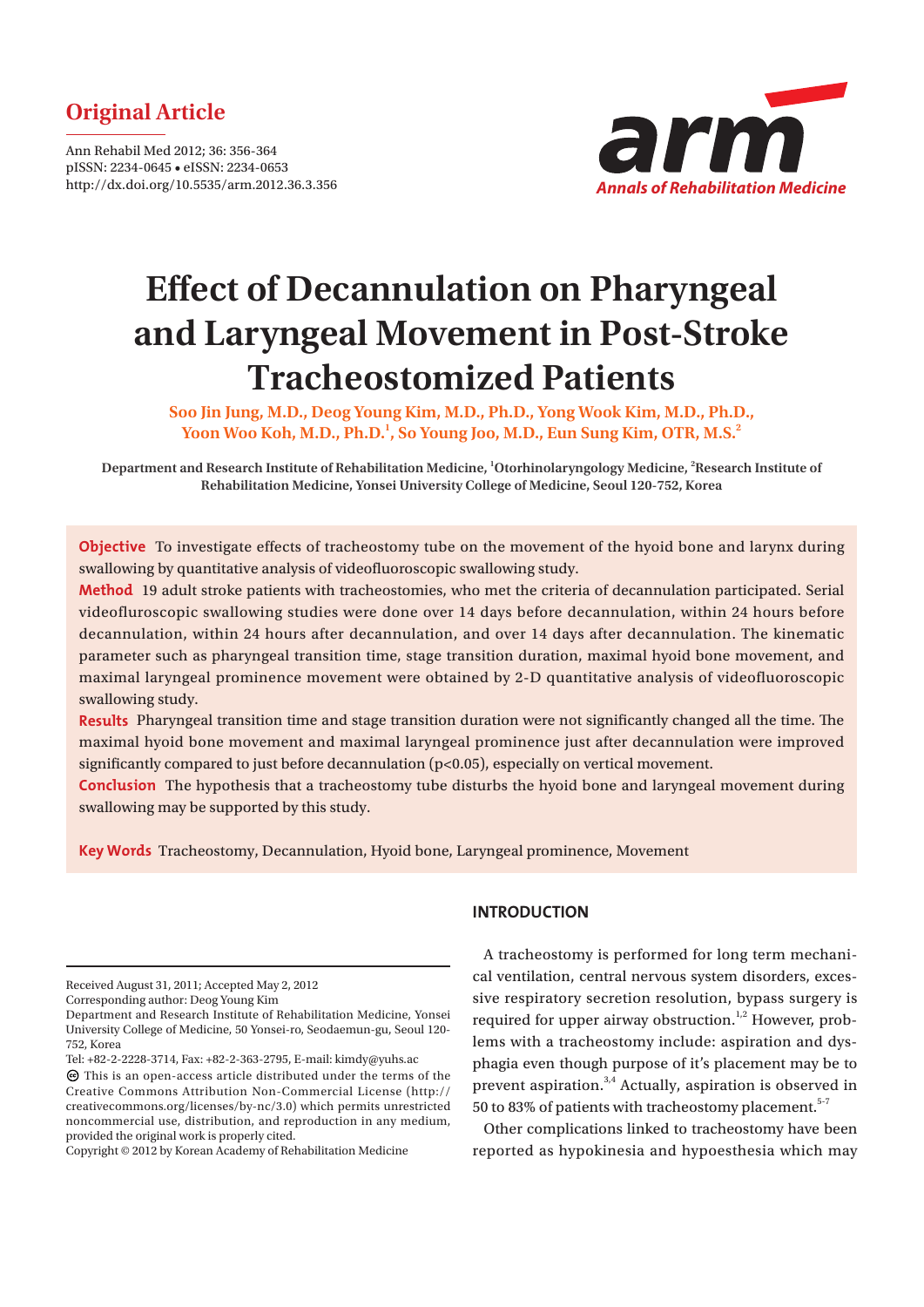occur in the swallowing mechanism.<sup>8</sup> Dysphagia and aspiration may occur due to insufficient laryngeal elevation and desensitization of larynx, both of which can be caused by: an obstruction of upper esophagus due to the pressure of the tracheostomy tube and laryngeal hypoesthesia and hypokinesia due to tracheal mucosal injury or respiratory airflow abnormality.<sup>9</sup> A hypothesis has been suggested in previous reports that a tracheostomy may affect pharyngeal structure movements, such as laryngeal elevation, and causes aspiration and dysphagia. Nevertheless, few studies have been conducted with a sufficient number of subjects, and moreover, quantitative analysis data has been insufficient as required.<sup>10-16</sup>

Aspiration and dysphagia are known to occur during the pharyngeal stage in the swallowing process. It has recently been possible to make a quantitative analysis of kinematic indicators by videofluoroscopic swallowing studies (VFSS).<sup>17-20</sup> In this study, VFSS were conducted on 19 patients before and after a tracheostomy procedure, and a two-dimensional quantitative analysis was made

of kinematic indicators including the movements of the hyoid bone and the laryngeal prominence to investigate whether removal of the tracheostomy tube would cause changes in kinematic indicators, especially in the movements of the hyoid bone and the laryngeal prominence, during the swallowing process.

# **MATERIALS AND METHODS**

#### **Subjects**

This study was conducted between March 2009 and April 2011 on stroke patients who required tracheostomies and were diagnosed with dysphagia by scoring less than or equal to 5 in 'American Speech-Language Hearing Association National Outcomes Measurements System Swallowing Scale (ASHA-NOMS)'.<sup>21</sup> Prior to decannulation, we checked tracheal patency with an otolaryngologist and investigated: whether mechanical ventilation could be stopped, whether respiration could be maintained for 48 hours or longer with the tube corked,

| No.            | <b>Sex</b>                | Age<br>(yr) | <b>Diagnosis</b>                    | <b>MMSE</b>    | <b>ASHA-</b><br><b>NORM</b><br><b>Scale</b> | <b>Duration from</b><br>onset to trachestomy onset to seal off<br>(day) | <b>Duration from</b><br>(day) |
|----------------|---------------------------|-------------|-------------------------------------|----------------|---------------------------------------------|-------------------------------------------------------------------------|-------------------------------|
| 1              | M                         | 63          | Lt. Cbll hemisphere ICH             | 26             | 5                                           | $\theta$                                                                | 288                           |
| 2              | M                         | 70          | Bilateral frontotemporal infarction | <b>UC</b>      | 2                                           | $\Omega$                                                                | 150                           |
| 3              | $\boldsymbol{\mathrm{F}}$ | 43          | Lt. frontotemporal ICH              | 3              | $\overline{2}$                              | 14                                                                      | 79                            |
| $\overline{4}$ | M                         | 80          | Rt. thalamus ICH                    | 20             | $\overline{4}$                              | 11                                                                      | 144                           |
| 5              | M                         | 60          | Rt. thalamus ICH                    | 18             | 2                                           | 11                                                                      | 84                            |
| 6              | M                         | 56          | Rt. basal ganglia ICH               | <b>UC</b>      | 5                                           | $\Omega$                                                                | 115                           |
| 7              | M                         | 47          | Bilateral thalamus, Cbll ICH        | 19             | 5                                           | 33                                                                      | 360                           |
| 8              | $\boldsymbol{\mathrm{F}}$ | 78          | Rt. MCA territory infarction        | 16             | $\overline{2}$                              | 53                                                                      | 541                           |
| 9              | M                         | 49          | <b>SAH</b>                          | <b>UC</b>      | 1                                           | 11                                                                      | 328                           |
| 10             | $\boldsymbol{\mathrm{F}}$ | 49          | Rt. MCA territory infarction        | <b>UC</b>      | 2                                           | $\Omega$                                                                | 82                            |
| 11             | F                         | 31          | Lt. frontal lobe ICH                | 28             | 1                                           | $\boldsymbol{0}$                                                        | 286                           |
| 12             | $\mathbf{F}$              | 59          | Rt. frontal lobe, basal ganglia ICH | <b>UC</b>      | $\mathbf{1}$                                | 1                                                                       | 197                           |
| 13             | M                         | 58          | Lt. frontal lobe, basal ganglia ICH | 14             | 3                                           | 3                                                                       | 74                            |
| 14             | M                         | 30          | <b>SAH</b>                          | $\overline{4}$ | 3                                           | 13                                                                      | 108                           |
| 15             | M                         | 28          | <b>SAH</b>                          | 4              | 1                                           | 9                                                                       | 107                           |
| 16             | $\mathbf{F}$              | 64          | SAH, subdural hematoma              | <b>UC</b>      | 5                                           | $\Omega$                                                                | 450                           |
| 17             | M                         | 53          | Frontotemporal ICH                  | <b>UC</b>      | 1                                           | 7                                                                       | 175                           |
| 18             | $\mathbf{F}$              | 43          | <b>SAH</b>                          | 11             | 1                                           | 14                                                                      | 89                            |
| 19             | M                         | 27          | Rt. BG ICH                          | 10             | 1                                           | 17                                                                      | 218                           |

**Table 1.** General Characteristics of Subjects

UC: Uncheckable, ICH: Intracranial hemorrhage, SAH: Subarachnoidhemorrhage, ASHA-NOMS: American Speech-Language Hearing Association National Outcomes Measurements System Swallowing Scale, Cbll: Cerebellar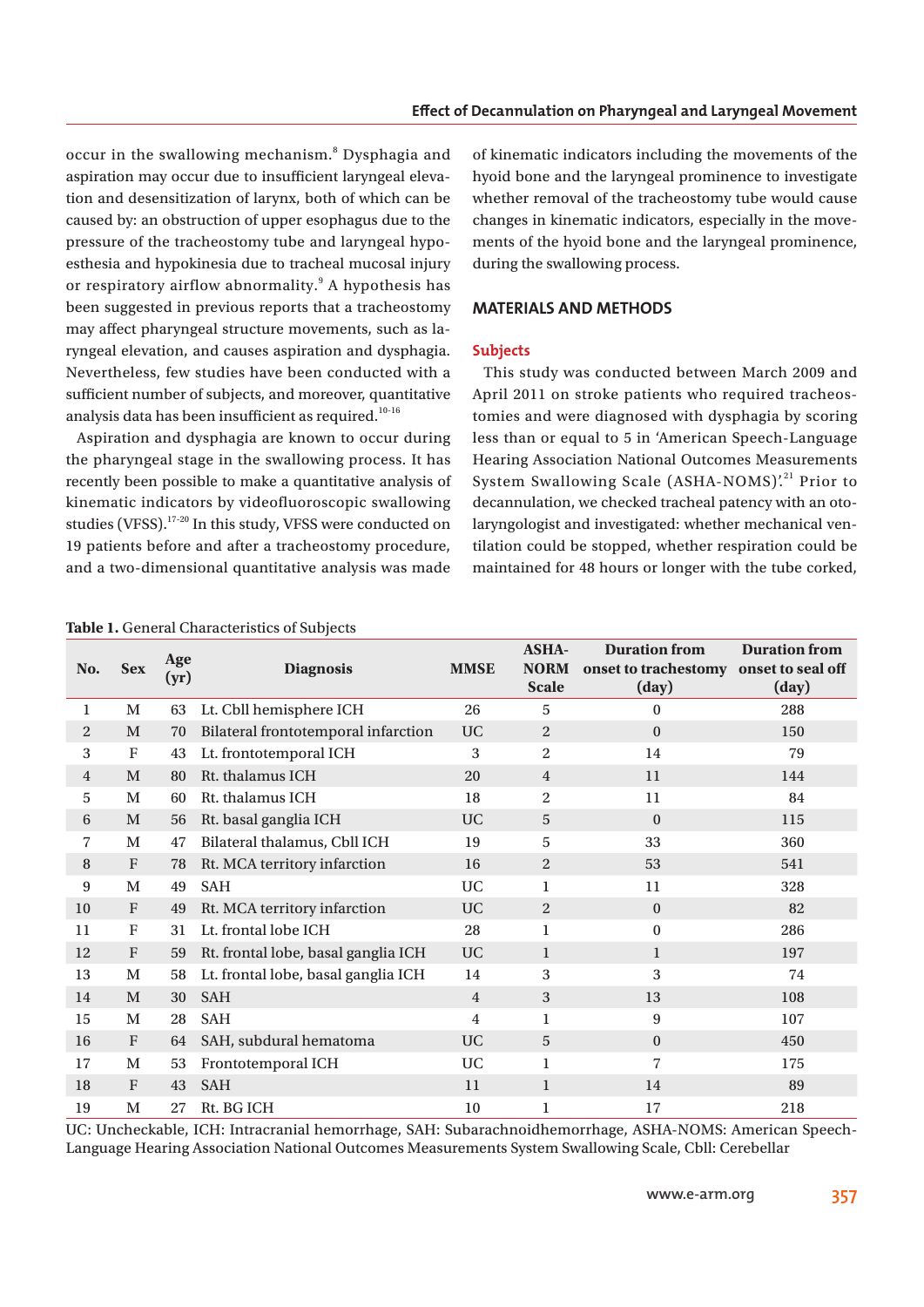#### **Soo Jin Jung, et al.**

and whether the patient could perform spontaneous sputum expectoration.<sup>8</sup>

A total of 19 patients were included in this study. The exclusion criteria included: patients who scored consider less than or equal to 9 in the JFK Coma Recovery Scale (JFK-CRS) Score<sup>22</sup> (patients in vegetative states); patients that had a history of medical diseases (such as chronic obstructive pulmonary diseases, acute respiratory distress syndrome), and patients that had diseases which may lead to dysphgia (such as spinal cord injuries or spinal cord tumors, head and neck tumors, muscular diseases, hereditary diseases). The group of subjects had a mean age of 52.0. They were composed of 12 men and 7 women. Among the 19 patients, 16 had a hemorrhagic stroke and 3 had an cerebral infarction. The average length of time from tracheostomy to decannulation were performed 289.7 days and 460.6 days after symptom onset respectively. The ASHA-NOMS score averaged 2.8 which means degree of dysphagia.

#### **Methods**

**Basic examinations:** The period between symptom onset and tracheostomy placement and between symptom onset and decannulation were measured. Subjects were checked for cerebral infarction and cerebral hemorrhage in a brain CT or MRI, and took 'Korean Version of Mini-Mental State Exam (K-MMSE)' and JFK-CRS,<sup>22</sup> in addition to  $ASHA-NOMS<sup>21</sup>$  to gather basic information on dysphagia (Table 1).

**Videofluoroscopic swallowing studies (VFSS):** VFSS were performed at: 2 weeks before (T0), within 24 hours before (T1), within 24 hours after (T2) and 2 weeks after (T3) decannulation. The results of 2 weeks before decannulation (T0) was compared with those of within 24 hours before decannulation (T1) in order to check out whether neurologic recovery was affected or a change occurred in the movements of the hyoid bone and the laryngeal prominence, and a comparison was made within 24 hours before decannulation (T1) and within 24 hours after decannulation (T2) to reveal a change that occurred immediately after decannulation. In addition, 2 weeks after decannulation (T3) was compared with within 24 hours before decannulation (T1) to prove out delay effects (Fig. 1). VFSS were performed 18 times in all and 3 times of each with 3 types of thickness (liquid, semisolid and solid) and 2 types of amount (5 cc and 15 cc). By use of a laser ranger finder DLE50 (Bosch, Stuttgart, Ger-



**Fig. 1.** Study design of experiment. VFSS: Videofluoroscopic swallow study, T0: Over 2 weeks before decannulation, T1: Within 24 hrs before decannulation, T2: Within 24 hrs after decannulation, T3: Over 2 weeks after decannulation.



Fig. 2. Kinematic analysis using 2D graphic analysis program. (A) y-axis was defined as straight line connecting the antero-inferior border of the C4 vertebra to the antero-inferior border of the C2 vertebra. x-axis was defined as straight perpendicular line to y-axis crossing antero-inferior borderof the C4 vertebra. Red dot indicated anterior superior border of hyoid bone. Blue dot indicated laryngeal prominence. (B) The figure showed trajectory of hyoid bone movement (red spot), and that of laryngeal prominent movement (blue spot) during swallowing.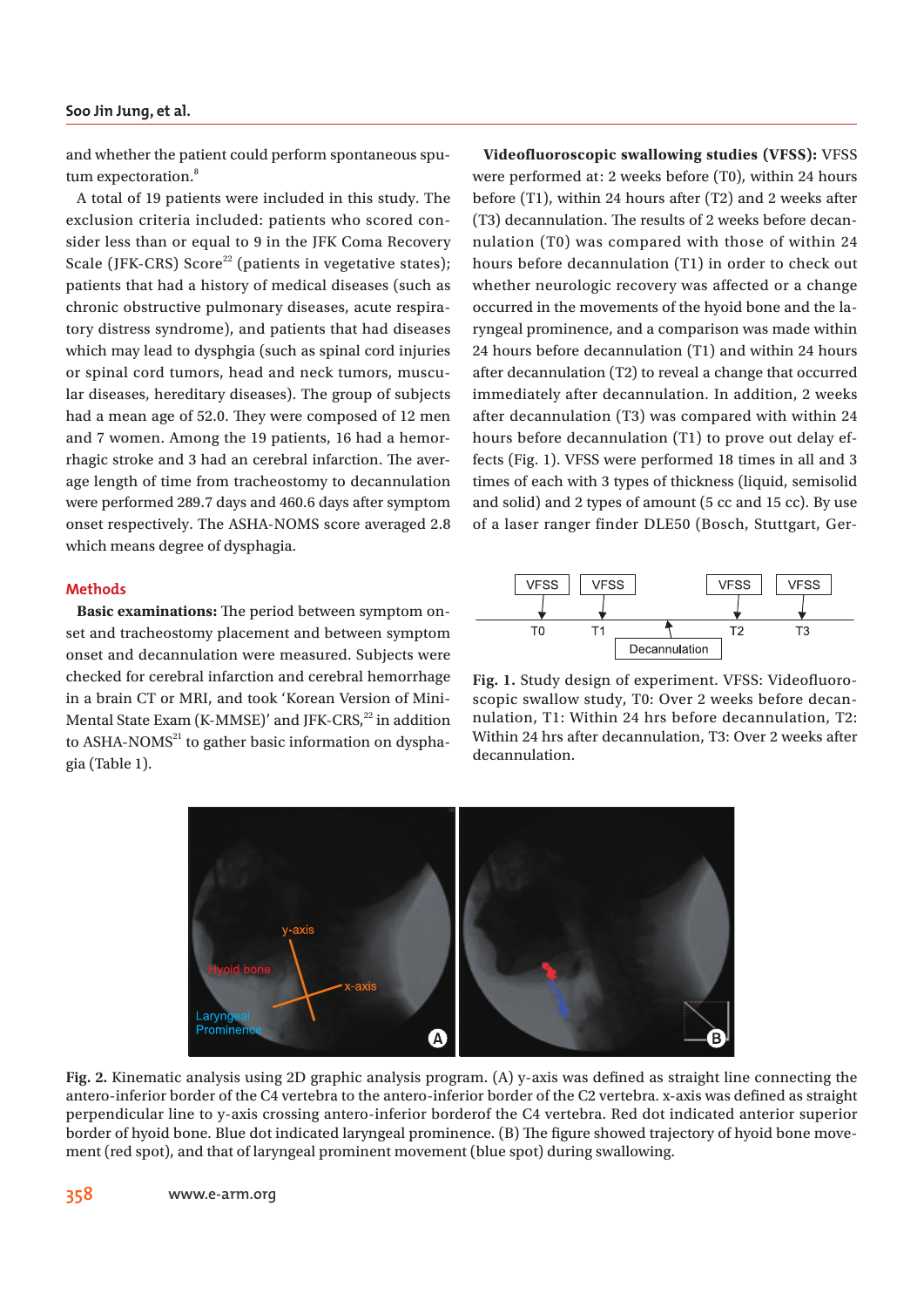many), the radiation generator was so kept that it might be within 50 cm from the external auditory meatus and the deviation could be minimized. All the images of VFSS were recorded on DVDs at 30 frames per second by digital files.

**Two-dimensional kinematic analysis:** The images of videofluoroscopies were analyzed by the use of a twodimensional kinematic analysis program 'GraphClick (Arizona-Software, Phoenix, USA)'. The images were analyzed by one other than VFSS performers in order that errors could be minimized. The anterior region of the hyoid bone and the laryngeal prominence were marked separately on each frame. In accordance with the method of Logemann et al., $19$ <sup>19</sup> the anteroinferior part of the fourth cervical vertebra was defined as the zero point, from where a line was drawn to the anteroinferior part of the second cervical vertebra. The line was defined as the y-axis. Another line, perpendicular to the y-axis, was defined as the x-axis. The results of VFSS, performed four times for each patient, were corrected in reference to the anterior length of the fourth cervical vertebra, which is a



**Fig. 3.** Measurement of maximal, vertical, horizontal movement. A: Location at beginning, B: Location at maximal movement, a: Horizontal movement, b: Vertical movement, c: Total maximal movement.

fixed length (Fig. 2). The maximal movements of the hyoid bone and the laryngeal prominence were calculated on the basis of x and y-axes. Pharyngeal transition time was defined as the time it took for a bolus to pass through the upper esophageal sphincter via line between the mandibular ramus and the lingual base. Stage transition duration was defined as the time it took for the larynx to be lifted after the bolus head reached the line between the lingual base and the lower boundary of the mandible; the time was regarded as minus when the larynx was lifted before the head of a bolus reaches the line between the lingual base and the lower boundary of the mandible.<sup>23</sup> A calculation was made of maximal hyoid movement 'c' on the basis of x and y-coordinates worked out in regards to the position taken before hyoid movement (A) and the position where it was maximal displacement (B). Likewise, maximal laryngeal movement 'c' was calculated with x and y-coordinates worked out as regards the position taken before laryngeal movement (A) and the position of maximal movement (B) (Fig. 3).

A statistical analysis was made of the kinematic differences among periods (T1, T2, T3) by use of the repeated ANOVA test, and inter-period differences (T1-T2, T2-T3 and T2-T4) were analyzed through the paired t-test. The data were finally verified with Bonfenoni correction. All data were analyzed by use of the 'Statistical Package for the Social Science (SPSS; version 17.0)' program and the significance level was defined as where the p-value was less than 0.05.

# **RESULTS**

# **Quantitative comparison of kinematic data before decannulation**

In comparing pharyngeal transition time and stage transition duration, there were no statistically significant differences 2 weeks before, within 24 hours before, within 24 hours after and 2 weeks after decannulation (Table 2).

No statistically significant differences in the maximal, horizontal and vertical movements of the hyoid bone, 2

|                            | TO (sec)        | $T1$ (sec)      | $T2$ (sec)      | $T3$ (sec)      |
|----------------------------|-----------------|-----------------|-----------------|-----------------|
| Pharyngeal transition time | $1.23 \pm 0.10$ | $1.30 \pm 0.10$ | $1.36 + 0.14$   | $1.16 \pm 0.07$ |
| Stage transition duration  | $5.76 \pm 1.86$ | $2.38 \pm 0.67$ | $3.98 \pm 0.97$ | $2.81 \pm 0.61$ |
|                            |                 |                 |                 |                 |

Values are mean±standard error \*p<0.05 (paired t-test)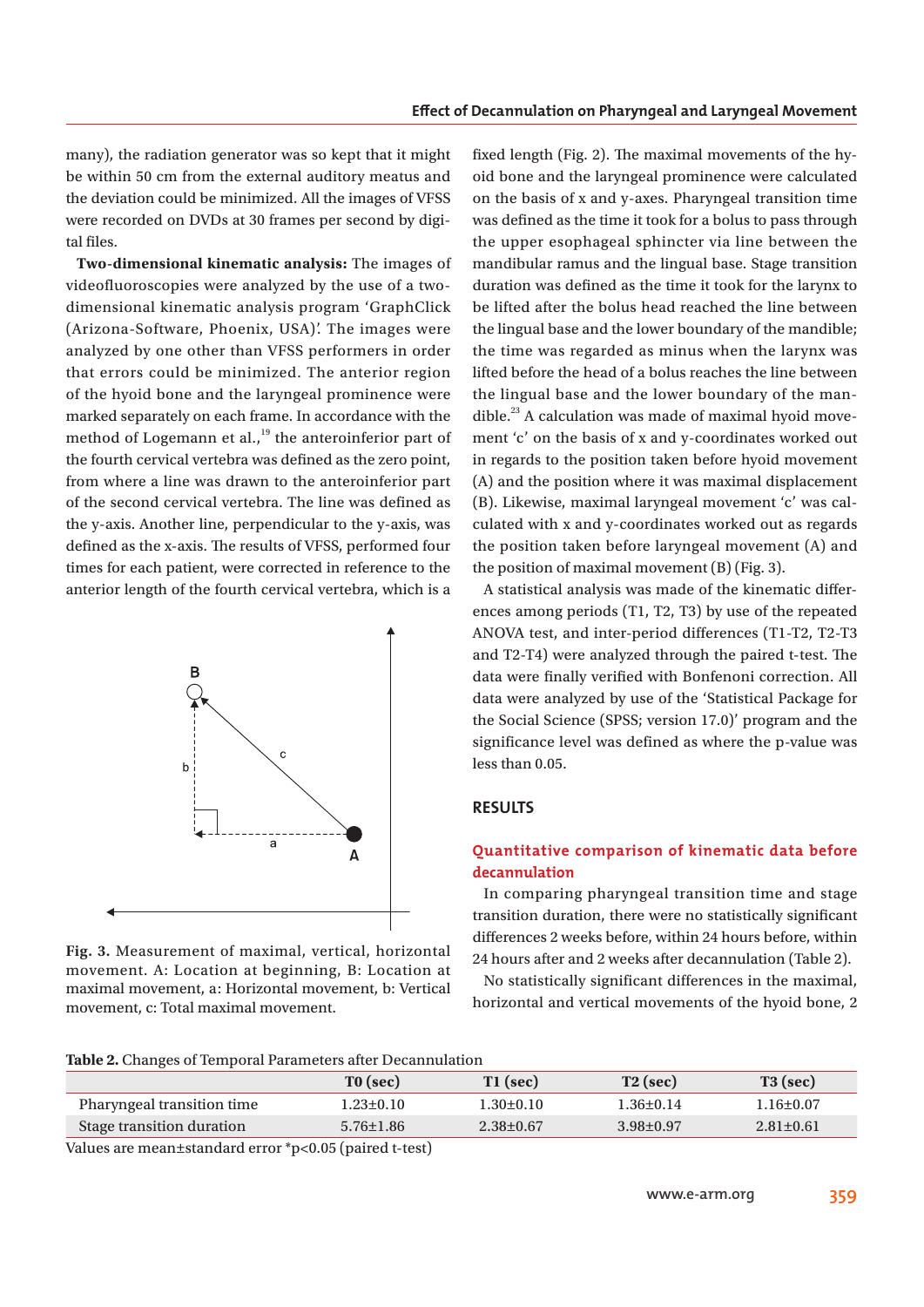#### **Soo Jin Jung, et al.**



weeks before and within 24 hours before decannulation (Fig. 4). In the maximal, horizontal and vertical movements of the laryngeal prominence, statistically significant differences were not observed 2 weeks beforeand within 24 hours before decannulation (Fig. 5).

# **Quantitative comparison of kinematic data after decannulation**

On the repeated ANOVA test conducted on the maximal and vertical movements of the hyoid bone, statistically significant differences were observed within 24 hours before, within 24 hours after and 2 weeks after decannulation (p=0.001, 0.007). In horizontal hyoid movement, however, there was no significant difference within 24 hours before, within 24 hours after and 2 weeks after decannulation (p=0.462). The horizontal and vertical movements of the laryngeal prominence showed statistically significant difference ( $p=0.003$ ,  $0.003$ ,  $0.002$ ).

Maximal hyoid movement was calculated at 24.2±1.1 within 24 hours before decannulation and at 27.5±1.2 within 24 hours after decannulation, and thus a statisti-



**Fig. 4.** Changes of hyoid bone movement after decannulation. (A) Total maximal hyoid bone movement is significant different between T1, T2 but not T1, T3. (B) Horizontal hyoid bone movement is not significant different between T1, T2 nor T1, T3. (C) Vertical hyoid bone movement is significant different between T1, T2 but not T1, T3. \*p<0.05 paired t-test. T0: Over 2 weeks before decannulation, T1: Within 24 hrs before decannulation, T2: Within 24 hrs after decannulation, T3: Over 2 weeks after decannulation.

cally significant increase was observed on the paired t-test ( $p=0.006$ ). In horizontal movement, significant differences were not observed within 24 hours before and after decannulation. However, the vertical movement significantly increased from 21.5±1.0 (within 24 hours before decannulation) to 24.9±11.5 (within 24 hours after decannulation),  $(p=0.002)$  (Fig. 4).

Maximal laryngeal movement was calculated at 26.1±1.1 within 24 hours before decannulation and at 31.9±1.3 24 hours after it, and increased significantly in the paired t-test (p=0.000). In horizontal movement, there was no significant difference at the two time points. On the other hand, the vertical movement significantly increased from 24.5±10.9 to 30.3±1.3 at respective timepoints (p=0.000) (Fig. 5).

Maximal laryngeal movement tended to decrease after decannulation, but it significantly increased 2 weeks after decannulation on the paired t-test (26.1±1.1, 29.6±1.1) (p=0.001). The horizontal movement was calculated at 7.7±0.5 immediately before decannulation and increased to  $10.0\pm0.6$  after 2 weeks, showed a statistically significant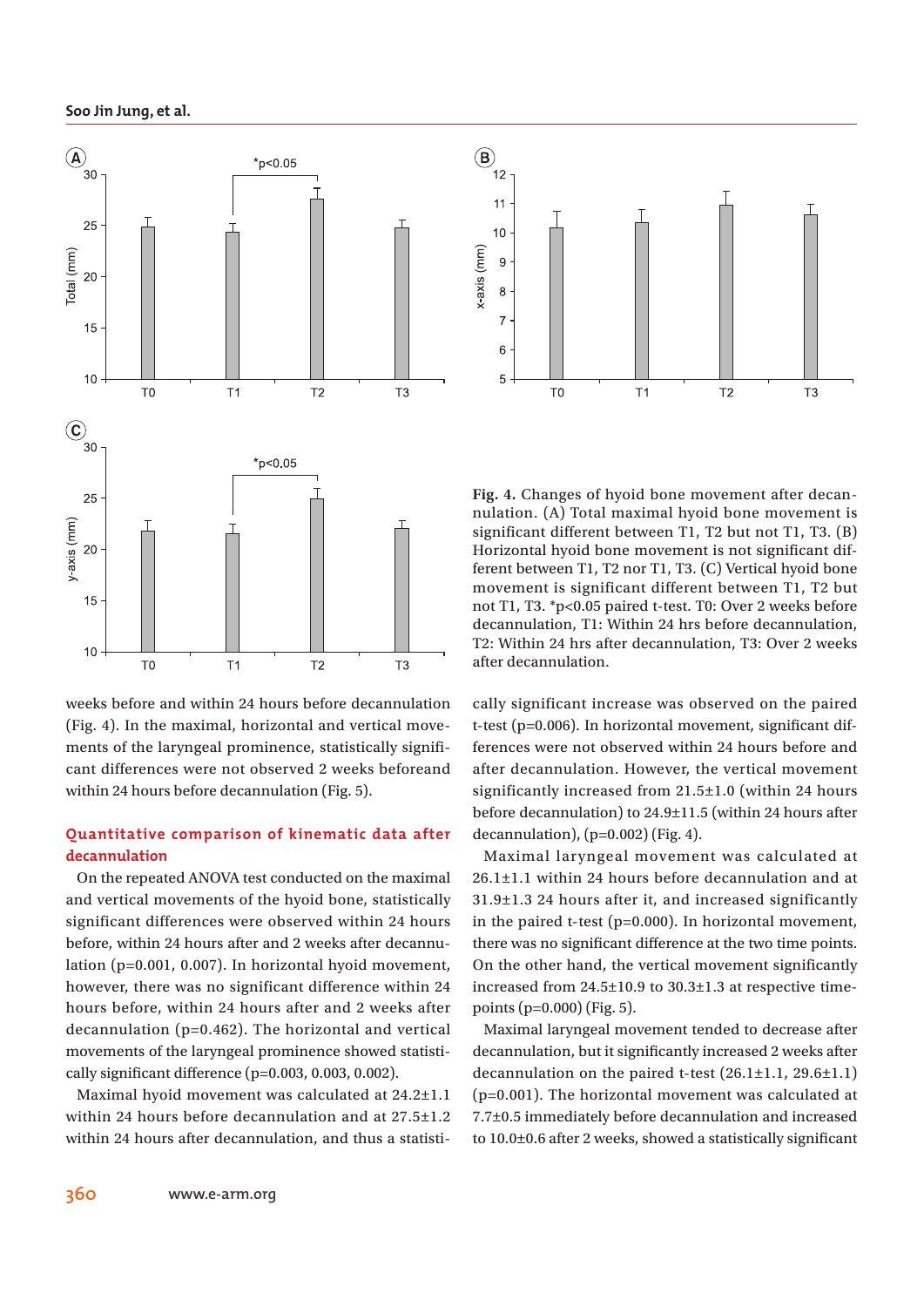**Effect of Decannulation on Pharyngeal and Laryngeal Movement** 



increase (p=0.000). Moreover, the vertical movement significantly increased from  $8.5 \pm 1.9$  to  $24.5 \pm 10.8$  (p=0.016). In hyoid movement, any significant differences were not observed within 24 hours before decannulation, 2 weeks after decannulation (Fig. 3, 4).

Pharyngeal transition time and stage transition duration did not show any significant differences within 24 hours before, within 24 hours after and 2 weeks after decannulation (Table 2).

# **Correlation between severity of dysphagia and change of kinematic data**

Significant correlations were not observed in the ASHA-NOMS scores measured within 24 hours before decannulation, pharyngeal transition time taken within 24 hours before and after it, and stage transition duration taken at the same time points. All indicators, relevant to hyoid and laryngeal movements, did not show significant correlations with severity of dysphagia.



**Fig 5.** Changes of laryngeal prominence movement after decannulation. (A) Total maximal laryngeal prominence movement is significant different between T1, T2 and T1, T3. (B) Horizontal laryngeal prominence movement is significant different between T1, T3 not T1, T2. (C) Vertical laryngeal prominence movement is significant different between T1, T2 and T1, T3. \*p<0.05 using paired t-test. T0; Over 2 weeks before decannulation, T1: Within 24 hrs before decannulation, T2: Within 24 hrs after decannulation, T3: Over 2 weeks after decannulation.

#### **DISCUSSION**

It has been reported that aspiration occurs in 50 to 83% of patients who underwent tracheostomies.<sup>11,24</sup> Cha et al., $^{25}$  who conducted VFSS on stroke patients having tracheostomy and ones who did not, reported that the two did not show significant differences during the oral stage and the laryngeal stage, but that asymptomatic aspiration occurred much more in patients who underwent tracheostomy.

The hyoid bone protects the airway, in order to prevent aspiration in a swallowing process, the suprahyoid muscle contracts anterosuperiorly and covers the epiglottis. In case of the decrease of hyoid bone movement, it heightens the risk of aspiration, disturbes the relaxation of cricopharyngeous muscle, and retards the transit of boluses.<sup>26,27</sup>

Bonanno<sup>10</sup> researched into hyoid lifts before and after tracheostomy in 3 patients, and reported that the tracheostomy tube hindered effective deglutition because it fixed the larynx to the tissue around the neck, so dis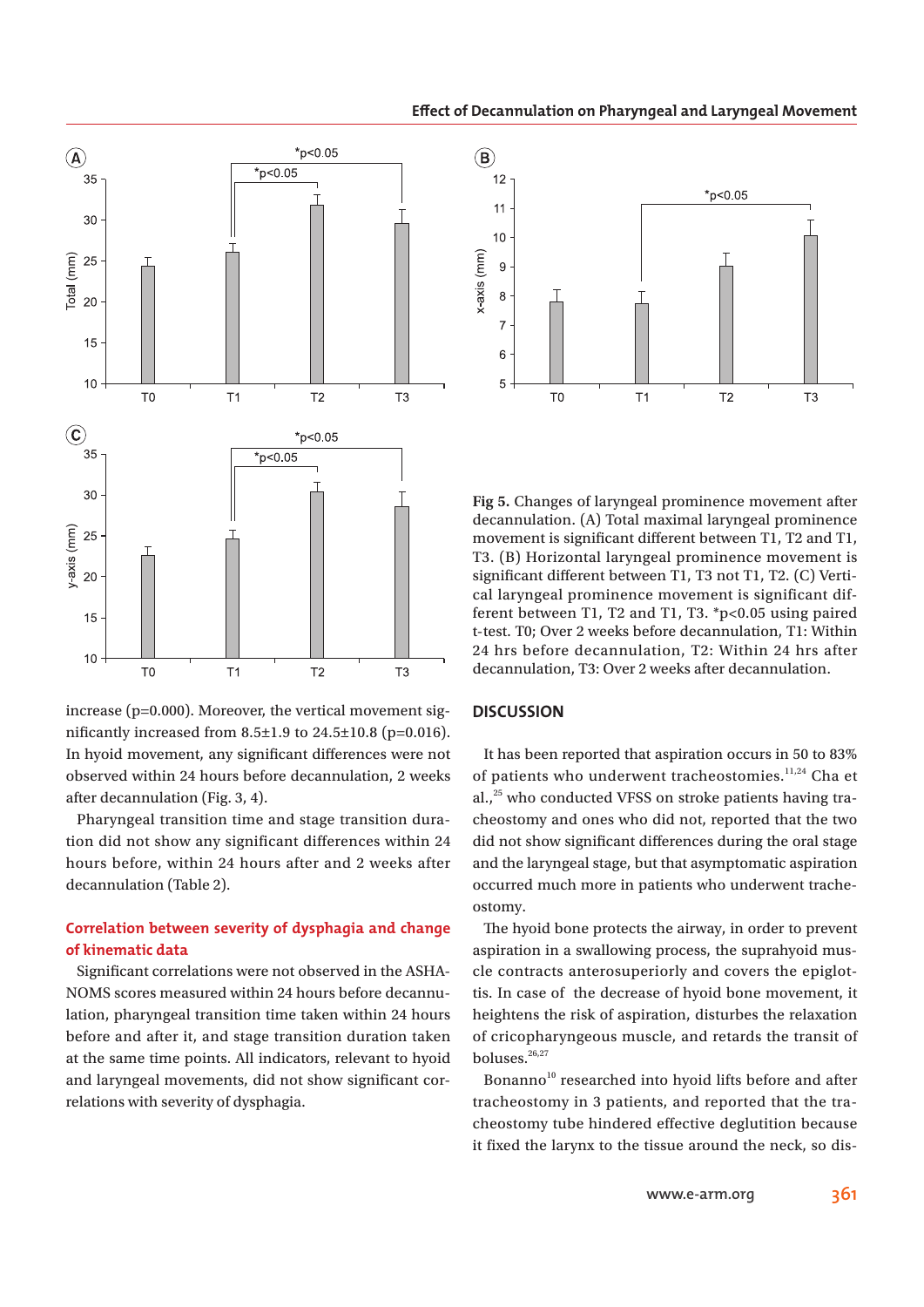turbed elevation of hyoid-mandibular complex, anterior displacing of the larynx, and hindered the relaxation of cricopharyngeous muscle. Also consider long term VFSS on patients was conducted by Elpern et al. $^{28}$  showed aspirations after undergoing tracheostomies and ones who did not, and reported that inactive laryngeal elevations were more frequent in patients who showed aspirations, which implies that inactive laryngeal elevation is a principal factor of aspiration that occurs after tracheostomy. Ding and Logemann<sup>11</sup> reported that inactive laryngeal elevation and abnormal aspiration increased more significantly when the cuff of the tracheostomy tube was inflating than when it was deflating. Furthermore, a hypothesis has been formulated in many reports that the tracheostomy tube may inhibit laryngeal elevation.<sup>29,30</sup>

On the contrary to the a fore mentioned, Terk et al., $^{15}$ who made a quantitative analysis of pharynx-hyoid distance and maximal hyoid movement in 7 patients, and represented that there were no significant differences between patients who were having tracheostomy tubes placed in their tracheas and ones who did not.

In this quantitative analysis study, the use of kinematic indicators during the laryngeal stage, showed that maximal and vertical hyoid movements and laryngeal movement significantly increased immediately after decannulation compared to before it. For reference, horizontal hyoid movement and laryngeal movement did not show significant differences. Laryngeal movement increased significantly 2 weeks after decannulation. These results were similar to those of previous studies.<sup>4,10,29,30</sup> What is remarkable is that this study and that of Terk et al.<sup>15</sup> showed different results though they were similar in measurement. Possible reasons are as follows: the study of Terk et al.<sup>15</sup> was a limit to small number of subjects, and this study was conducted on patients with dysphagia, whereas their study on patients who were able to take oral foods and had no dysphagia in spite of tracheostomy.

The results of this study support the hypothesis that the tracheostomy tube fixes the larynx to the tissue around the neck and hinders laryngeal movements and hyoid and laryngeal movements during the normal swallowing process, but Logemann et al. $31$  reported that when the upper esophageal sphincter opened, maximal laryngeal and hyoid lifts could be improved just by the tracheostomy tube's being stopped up by hand. To sum them up, it appears that the tracheotomy tube directly disturbes laryngeal movements.

Goldsmith $32$  reported that the tracheostomy tube itself is fixed the larynx, could not form sublingual pressure, and caused delayed effects relevant to muscular damage and disuse atrophy. In this study VFSS, conducted immediately after and 2 weeks after decannulation, showed that changes occurred in most movements excluding horizontal laryngeal movement, and that delayed effects were observed partially.

In addition, it is known that the tracheostomy tube causes disturbance of oral movement, changes in anatomical structure, decrease of sensation, the obstruction of airway obstruction related to the traheostomy and impairment of motor coordination, $12$  and that it changes pharyngeal aerodynamics, precludes positive subglottic air pressure, and disturbed the larynx defense reflex. $18,31,33$ The tracheostomy tube cuff inflation is not the absolute solution to aspiration, $13$  an increase in cuff pressure heightens swallowing pressure, which may end in tissue necrosis and tracheal wall injury.<sup>35</sup> Accordingly, there is the need to conduct future research into the influence of tracheostomy on dysphagia and aspiration.

In this study there was a limit to sample size. Thus, it future studies should be conducted with a sufficient number of subjects. Also there were no significant differences in all the indicators checked 2 weeks before and immediately before decannulation, but the problem is that the comparison was limited to kinematic indicators and the influences of various variables might not be ruled out completely. In this regard, a randomized and controlled study needs to be conductedso that more accurate results may be produced afterward.

#### **CONCLUSION**

In this quantitative analysis study using of kinematic indicators that indicated during the pharyngeal stage. The results showed that after decannulation, laryngeal and hyoid movements were improved in the swallowing process, which may be admissible as evidence to support the hypothesis that tracheostomy may disturb laryngeal and hyoid movements.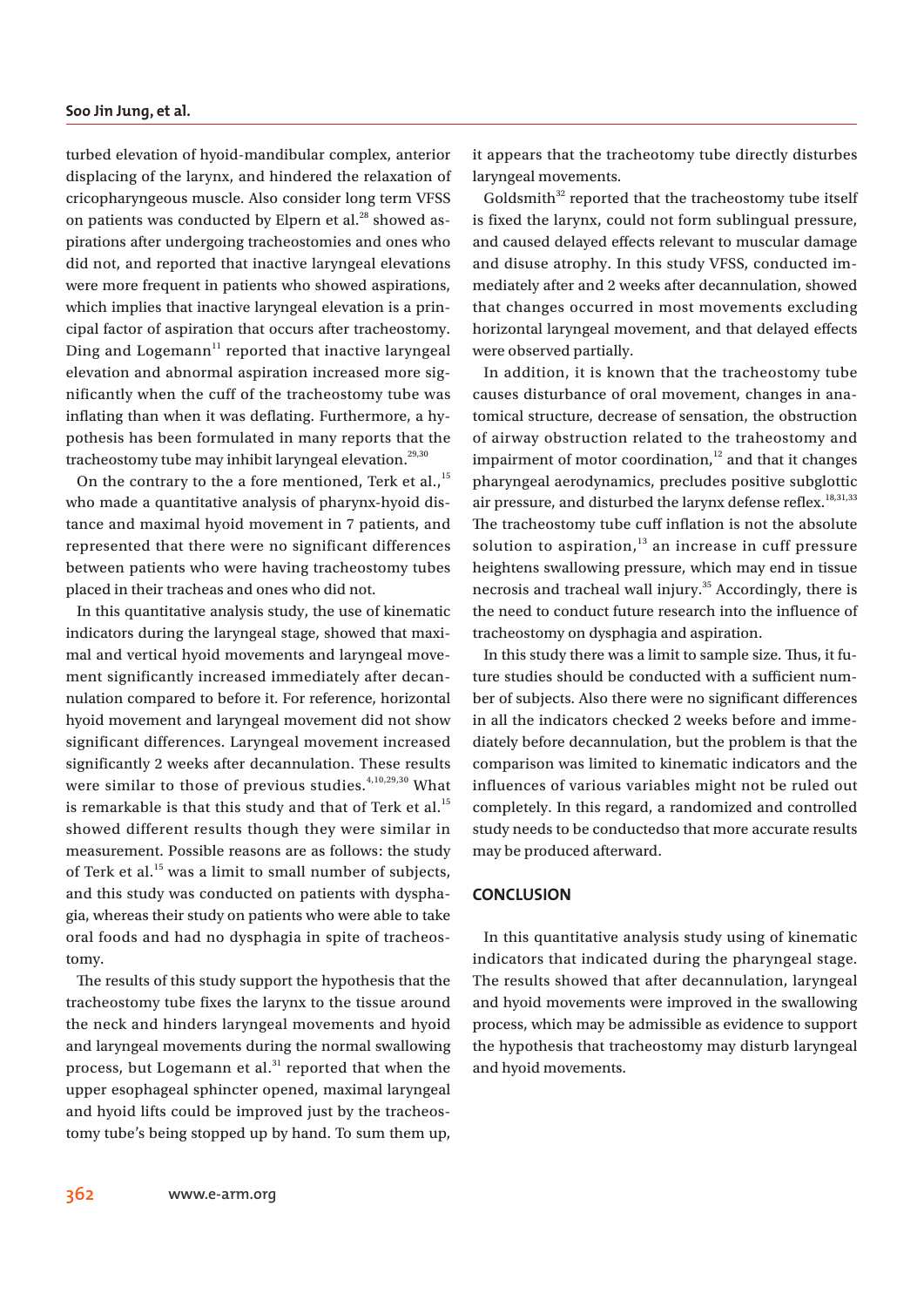# **ACKNOWLEDGEMENTS**

This work was supported by Mid-career Researcher Program through NRF grant funded by the MEST (No. 20120000155).

# **REFERENCES**

- 1. Frutos-Vivar F, Esteban A, Apezteguia C, Anzueto A, Nightingale P, Gonzalez M, Soto L, Rodrigo C, Raad J, David CM, et al. Outcome of mechanically ventilated patients who require a tracheostomy. Crit Care Med 2005; 33: 290-298
- 2. Kollef MH, Ahrens TS, Shannon W. Clinical predictors and outcomes for patients requiring tracheostomy in the intensive care unit. Crit Care Med 1999; 27: 1714- 1720
- 3. Nash M. Swallowing problems in the tracheostomized patient. Otolaryngol Clin North Am 1988; 21: 701-709
- 4. McCulloch TM, Jaffe D, Hoffman HT. Diseases and operation of head and neck structures affecting swallowing. In: Perlman AL, Schulze-Delriew KS, Editors. Deglutition and its disorders, 1st ed, San Diego: Singular Publishing Group Inc, 1997, 343-381
- 5. Cameron JL, Reynolds J, Zuidema GD. Aspiration in patients with tracheotomies. Surg Gynecol Obstet 1973; 136: 68-70
- 6. Elpern EH, Scott MG, Petro L, Ries MH. Pulmonary aspiration in mechanically ventilated patients with tracheostomies. Chest 1994; 105: 563-566
- 7. Tolep K, Getch CL, Criner GJ. Swallowing dysfunction in patients receiving prolonged mechanical ventilation. Chest 1996; 109: 167-172
- 8. O'Connor HH, White AC. Tracheostomy decannulation. Respir Care 2010; 55: 1076-1081
- 9. Smith-Hammond CA, Goldstein LB. Cough and aspiration of food and liquids due to oral-pharyngeal dysphagia: ACCP evidence-based clinical practice guidelines. Chest 2006;129 Suppl 1: S154-168
- 10. Bonanno PC. Swallowing dysfunction after tracheostomy. Ann Surg 1971; 174: 29-33
- 11. Ding R, Logemann JA. Swallow physiology in patients with trach cuff inflated or deflated: a retrospective study. Head Neck 2005; 27: 809-813
- 12. DeVita MA, Spierer-Rundback L. Swallowing disorders in patients with prolonged orotracheal intuba-

tion or tracheostomy tubes. Crit Care Med 1990; 18: 1328-1330

- 13. Higgins DM, Maclean JC. Dysphagia in the patient with a tracheostomy: six cases of inappropriate cuff deflation or removal. Heart Lung 1997; 26: 215-220
- 14. Suiter DM, McCullough GH, Powell PW. Effects of cuff deflation and one-way tracheostomy speaking valve placement on swallow physiology. Dysphagia 2003; 18: 284-292
- 15. Terk AR, Leder SB, Burrell MI. Hyoid bone and laryngeal movement dependent upon presence of a tracheotomy tube. Dysphagia 2007; 22: 89-93
- 16. Gross RD, Mahlmann J, Grayhack JP. Physiologic effects of open and closed tracheostomy tubes on the pharyngeal swallow. Ann Otol Rhinol Laryngol 2003; 112: 143-152
- 17. Hiiemae KM, Palmer JB, Medicis SW, Hegener J, Jackson BS, Lieberman DE. Hyoid and tongue surface movements in speaking and eating. Arch Oral Biol 2002; 47: 11-27
- 18. Ishida R, Palmer JB, Hiiemae KM. Hyoid motion during swallowing: factors affecting forward and upward displacement. Dysphagia 2002; 17: 262-272
- 19. Logemann JA, Pauloski BR, Rademaker AW, Colangelo LA, Kahrilas PJ, Smith CH. Temporal and biomechanical characteristics of oropharyngeal swallow in younger and older men. J Speech Lang Hear Res 2000; 43: 1264-1274
- 20. Kim SJ, Lee KJ. Comparison of the hyoid movement during the pharyngolaryngeal swallowing at the healthy young and old person. J Korean Acad Rehab Med 2006; 30: 485-490
- 21. Wesling M, Brady S, Jensen M, Nickell M, Statkus D, Escobar N. Dysphagia outcomes in patients with brain tumors undergoing inpatient rehabilitation. Dysphagia 2003; 18: 203-210
- 22. Giacino JT, Kalmar K. Comarecoveryscale-revisedadministration and scoring guidelines, 1st ed, New Jersey: Solaris Health System, 2004, 1-15
- 23. Kendall KA, McKenzie S, Leonard RJ, Goncalves MI, Walker A. Timing of events in normal swallowing: a videofluoroscopic study. Dysphagia 2000; 15: 74-83
- 24. Muz J, Mathog RH, Nelson R, Jones LA Jr. Aspiration in patients with head and neck cancer and tracheostomy. Am J Otolaryngol 1989; 10: 282-286
- 25. Cha DY, Yang HS, Noh JY, Lee SY, Choi JY, Kim SN,